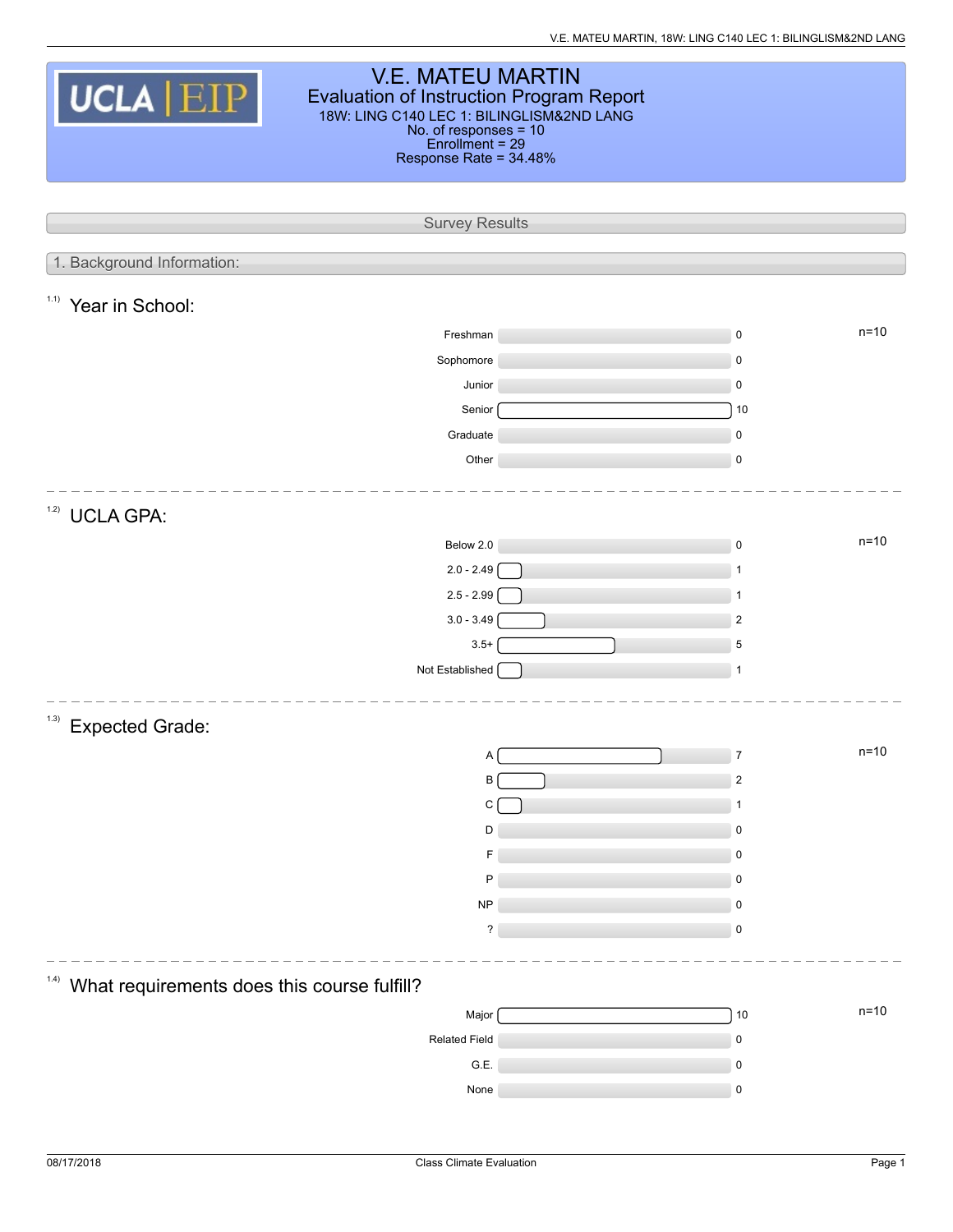|       | 2. To What Extent Do You Feel That:                                                   |                                                                                                                                                                               |   |  |  |                                                                                                                                                                                                                                                                                                                                                                                                        |                                                    |
|-------|---------------------------------------------------------------------------------------|-------------------------------------------------------------------------------------------------------------------------------------------------------------------------------|---|--|--|--------------------------------------------------------------------------------------------------------------------------------------------------------------------------------------------------------------------------------------------------------------------------------------------------------------------------------------------------------------------------------------------------------|----------------------------------------------------|
| 2.1)  | Instructor Concern - The instructor<br>was concerned about student<br>learning.       |                                                                                                                                                                               |   |  |  | 3 7 Very High or<br><b>H</b> Always                                                                                                                                                                                                                                                                                                                                                                    | $n = 10$<br>$av = 8.7$<br>$md=9$<br>$dev = 0.48$   |
|       | $22)$ Organization – Class presentations<br>were well prepared and organized.         |                                                                                                                                                                               |   |  |  |                                                                                                                                                                                                                                                                                                                                                                                                        | $n = 10$<br>$av = 8.8$<br>$md=9$<br>$dev = 0.42$   |
| 2.3)  | Interaction – Students felt welcome in<br>seeking help in or outside of the<br>class. |                                                                                                                                                                               | 1 |  |  | Very Low or $\begin{array}{ c c c c c c }\n\hline\n&\text{N} & \text{O} & \text{O} & \text{O} & \text{O} & \text{O} & \text{O} & \text{O} & \text{O} & \text{O} & \text{O} & \text{O} & \text{O} & \text{O} & \text{O} & \text{O} & \text{O} & \text{O} & \text{O} & \text{O} & \text{O} & \text{O} & \text{O} & \text{O} & \text{O} & \text{O} & \text{O} & \text{O} & \text{O} & \text{O} & \text{O$ | $n=10$<br>$av = 8.7$<br>$md=9$<br>$dev = 0.48$     |
| (2.4) | <b>Communication Skills - The</b><br>instructor had good communication<br>skills.     |                                                                                                                                                                               |   |  |  | Very Low or $\begin{array}{ c c c c c c }\n\hline\n&\text{N} & \text{O} & \text{O} & \text{O} & \text{O} & \text{O} & \text{O} & \text{O} & \text{O} & \text{O} & \text{O} & \text{O} & \text{O} & \text{O} & \text{O} & \text{O} & \text{O} & \text{O} & \text{O} & \text{O} & \text{O} & \text{O} & \text{O} & \text{O} & \text{O} & \text{O} & \text{O} & \text{O} & \text{O} & \text{O} & \text{O$ | n=10<br>$av = 8.8$<br>$md=9$<br>$dev = 0.42$       |
|       | <sup>2.5)</sup> Value - You have learned something<br>you consider valuable.          |                                                                                                                                                                               |   |  |  | Very Low or $\begin{array}{ c c c c c c }\n\hline\n&\text{N} & \text{O} & \text{O} & \text{O} & \text{O} & \text{O} & \text{O} & \text{O} & \text{O} & \text{O} & \text{O} & \text{O} & \text{O} & \text{O} & \text{O} & \text{O} & \text{O} & \text{O} & \text{O} & \text{O} & \text{O} & \text{O} & \text{O} & \text{O} & \text{O} & \text{O} & \text{O} & \text{O} & \text{O} & \text{O} & \text{O$ | n=10<br>$av = 8.5$<br>$md=9$<br>dev.=0.71          |
| 2.6)  | Overall – Your overall rating of the<br>instructor.                                   |                                                                                                                                                                               |   |  |  | $\begin{array}{cc}\n4 & 5 \\ \hline\n\end{array}$ Nery High or                                                                                                                                                                                                                                                                                                                                         | $n = 10$<br>$av = 8.4$<br>$md=8.5$<br>$dev = 0.7$  |
|       | <sup>2.7)</sup> Overall – Your overall rating of the<br>course.                       | Very Low or $\begin{array}{ c c c c c }\n\hline\n0 & 0 & 0 & 0 & 0 & 1 & 2 \\ \hline\n\text{Never} & & & & & & & & & & \\ \hline\n1 & 2 & 3 & 4 & 5 & 6 & 7 & 1\n\end{array}$ |   |  |  | Very High or<br>Always                                                                                                                                                                                                                                                                                                                                                                                 | $n = 10$<br>$av = 8$<br>$md=8$<br>$dev = 1.05$     |
|       | 3. Your View of Course Characteristics:                                               |                                                                                                                                                                               |   |  |  |                                                                                                                                                                                                                                                                                                                                                                                                        |                                                    |
|       | 3.1) Subject interest before course                                                   | Low                                                                                                                                                                           |   |  |  | High                                                                                                                                                                                                                                                                                                                                                                                                   | $n = 10$<br>$av = 2.5$<br>$md=2.5$<br>$dev = 0.53$ |
| 3.2)  | Subject interest after course                                                         | Low                                                                                                                                                                           |   |  |  | High                                                                                                                                                                                                                                                                                                                                                                                                   | n=10<br>av.=2.5<br>$md=2.5$<br>$dev = 0.53$        |
|       | Mastery of course material                                                            | Low                                                                                                                                                                           |   |  |  | High                                                                                                                                                                                                                                                                                                                                                                                                   | $n=10$<br>$av = 2.3$<br>$md=2$<br>$dev = 0.48$     |
| 3.4)  | Difficulty (relative to other courses)                                                | Low                                                                                                                                                                           |   |  |  | High                                                                                                                                                                                                                                                                                                                                                                                                   | $n = 10$<br>$av = 2.4$<br>$md=2$<br>$dev = 0.52$   |
|       | Workload/pace was                                                                     | Too Slow                                                                                                                                                                      |   |  |  | Too Much                                                                                                                                                                                                                                                                                                                                                                                               | $n = 10$<br>$av = 2.3$<br>$md=2$<br>$dev = 0.48$   |
|       | Texts, required readings                                                              | Poor                                                                                                                                                                          |   |  |  | Excellent                                                                                                                                                                                                                                                                                                                                                                                              | n=10<br>av.=2.5<br>$md=2.5$<br>$dev = 0.53$        |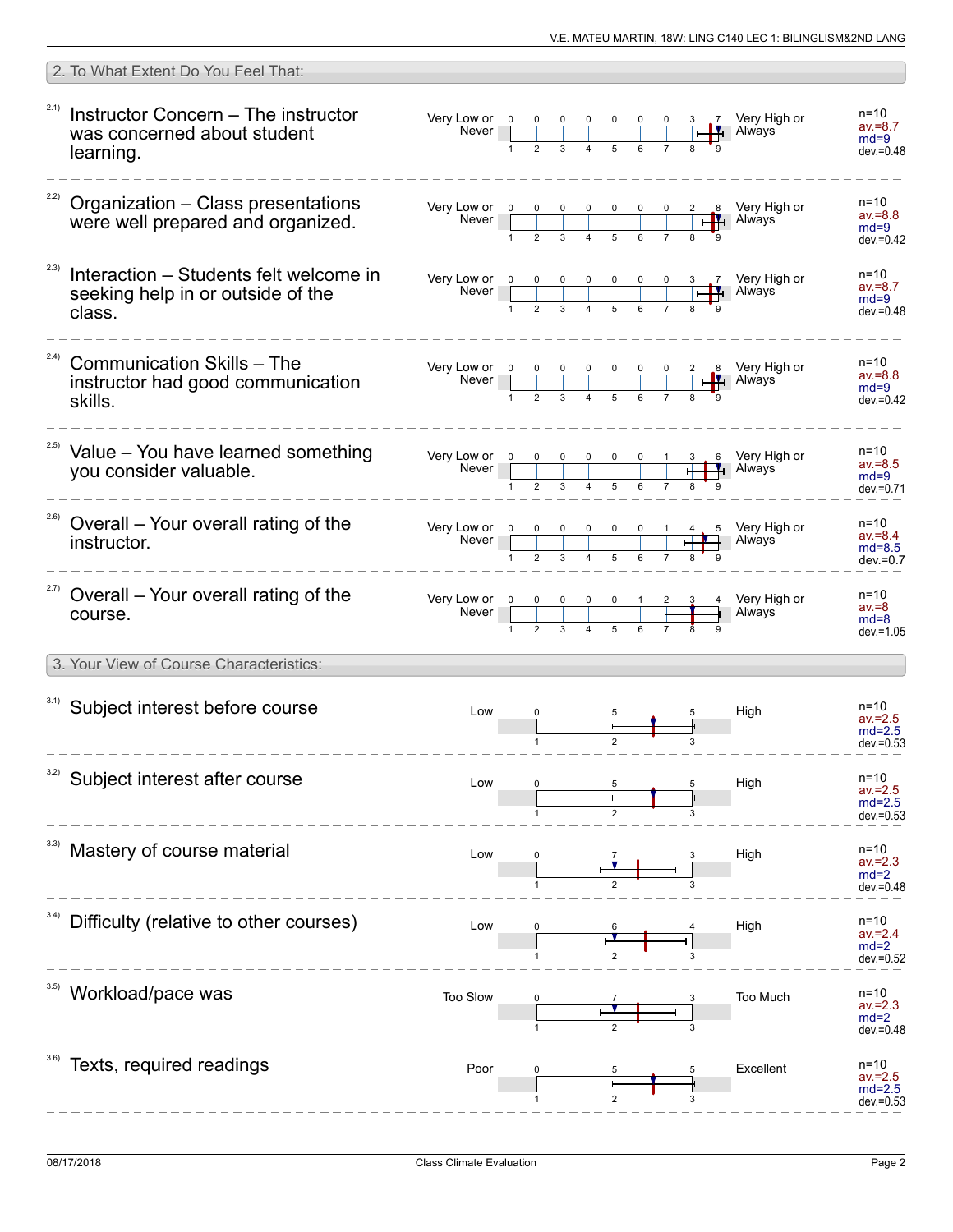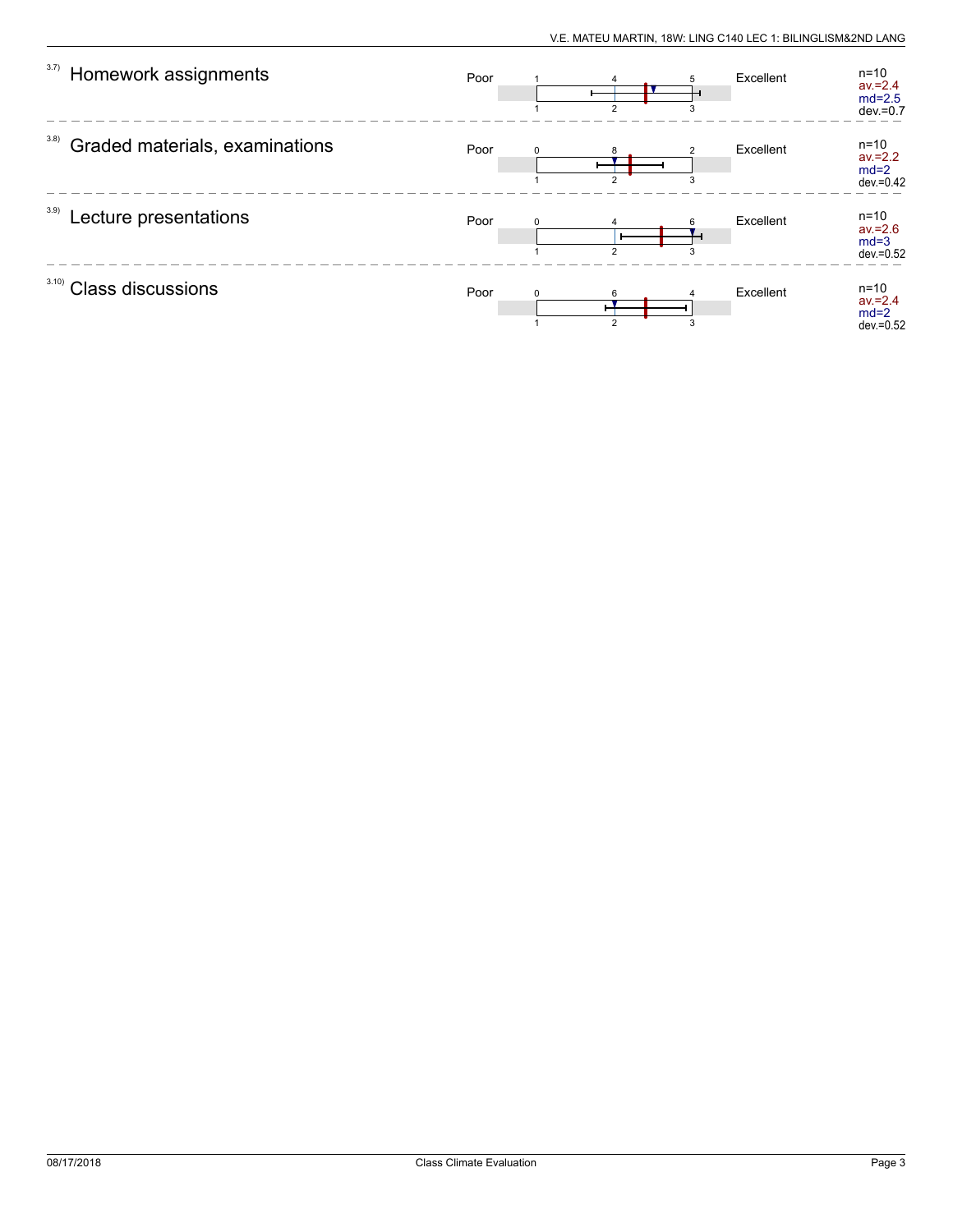# Profile

Subunit: LING

### Name of the instructor: V.E. MATEU MARTIN

Name of the course: (Name of the survey) 18W: LING C140 LEC 1: BILINGLISM&2ND LANG

Values used in the profile line: Mean

#### 2. To What Extent Do You Feel That:

- 2.1) Instructor Concern The instructor was concerned about student learning.
- 2.2) Organization Class presentations were well prepared and organized.
- 2.3) Interaction Students felt welcome in seeking help in or outside of the class.
- 2.4) Communication Skills The instructor had good communication skills.
- 2.5) Value You have learned something you consider valuable.
- $2.6$ ) Overall Your overall rating of the instructor.
- $2.7)$  Overall Your overall rating of the course.

| Very Low or<br>Never | Very High or<br>Always | $n=10$   | $av = 8.70$ |
|----------------------|------------------------|----------|-------------|
| Very Low or<br>Never | Very High or<br>Always | $n = 10$ | $av = 8.80$ |
| Very Low or<br>Never | Very High or<br>Always | $n = 10$ | $av = 8.70$ |
| Very Low or<br>Never | Very High or<br>Always | $n = 10$ | $av = 8.80$ |
| Very Low or<br>Never | Very High or<br>Always | $n = 10$ | $av = 8.50$ |
| Very Low or<br>Never | Very High or<br>Always | $n = 10$ | $av = 8.40$ |
| Very Low or<br>Never | Very High or<br>Always | $n = 10$ | $av = 8.00$ |

#### 3. Your View of Course Characteristics:

| 3.1) | Subject interest before course         | Low      |  | High      | $n=10$ | $av = 2.50$ |
|------|----------------------------------------|----------|--|-----------|--------|-------------|
| 3.2) | Subject interest after course          | Low      |  | High      | $n=10$ | $av = 2.50$ |
| 3.3) | Mastery of course material             | Low      |  | High      | $n=10$ | $av = 2.30$ |
| 3.4) | Difficulty (relative to other courses) | Low      |  | High      | $n=10$ | $av = 2.40$ |
| 3.5) | Workload/pace was                      | Too Slow |  | Too Much  | $n=10$ | $av = 2.30$ |
| 3.6) | Texts, required readings               | Poor     |  | Excellent | $n=10$ | $av = 2.50$ |
| 3.7) | Homework assignments                   | Poor     |  | Excellent | $n=10$ | $av = 2.40$ |
| 3.8) | Graded materials, examinations         | Poor     |  | Excellent | $n=10$ | $av = 2.20$ |
| 3.9) | Lecture presentations                  | Poor     |  | Excellent | $n=10$ | $av = 2.60$ |
|      | 3.10) Class discussions                | Poor     |  | Excellent | $n=10$ | $av = 2.40$ |